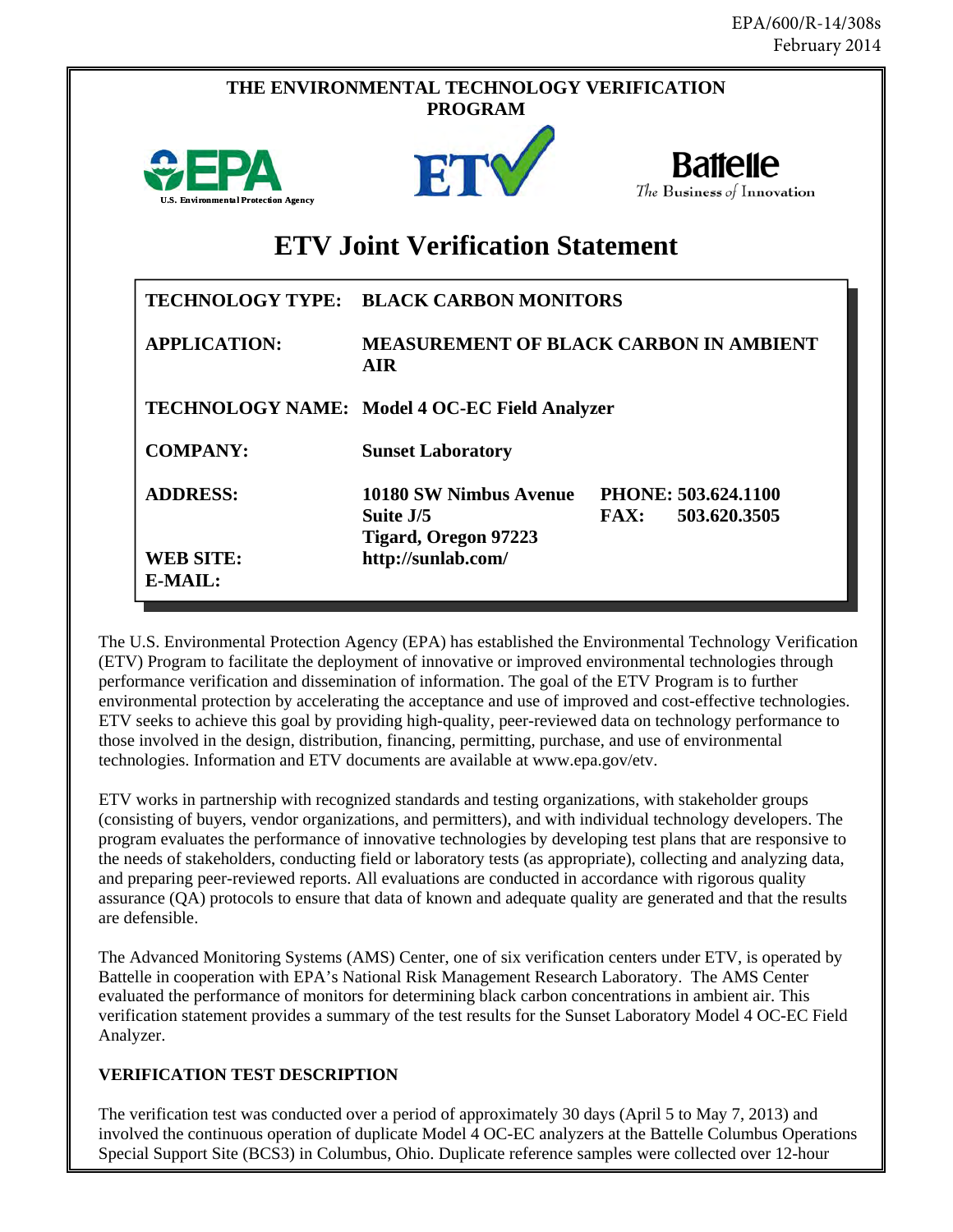reference methods such as the NIOSH 5040 method may result in different results. The comparability and sampling intervals throughout the testing period, from approximately 7:00 am to 7:00 pm and from approximately 7:00 pm to 7:00 am daily. The reference samples were collected and analyzed by Desert Research Institute for organic carbon (OC) and elemental carbon (EC) using the Interagancy Monitoring of PROtected Visual Environments (IMPROVE) thermal/optical reflectance (TOR) and thermal/optical transmittance (TOT) protocols. Note that in this report the filter samples will be referred to as "reference samples". However, it should be noted that the IMPROVE method is not a true Reference Method in that it is not recognized as an absolute standard. Nonetheless, it is used within the IMPROVE network as the standard method for EC analysis. Thus the method was used in this test as an analytical technique used for comparison to the BC monitors. Other thermal/optical correlation of the monitoring technology was determined through comparisons to the collocated reference method samples. The precision of the Model 4 analyzers was determined from comparisons of paired data from the duplicate units (identified as "RT3218" and "RT3219". Other performance parameters such as data completeness, maintenance requirements, ease of use, and consumable use were assessed from observations by the Battelle field testing staff. This test was not intended to simulate long-term performance of anlayzers at a monitoring site.

QA oversight of verification testing was provided by Battelle and EPA. Battelle technical staff conducted a performance evaluation audit, and Battelle QA staff conducted a technical systems audit and a data quality audit of 10% of the test data. This verification statement, the full report on which it is based, and the test/QA plan for this verification test are all available at www.epa.gov/etv/centers/center1.html.

## **TECHNOLOGY DESCRIPTION**

The following description of the Model 4 anlayzer is based on information provided by the vendor. This technology description was not verified in this test.

 out of the oxidizing oven with the helium stream and measured directly by a self-contained non-dispersive Sunset Laboratory's semi-continuous Model 4 OC-EC Field Analyzer has been developed as a field deployable alternative to integrated filter collection with subsequent laboratory analysis. This instrument can provide timeresolved analyses of OC and EC in airborne particulate matter (PM) on a semi-continuous basis, with OC-EC results comparable to the recognized NIOSH Method 5040 and other thermal optical carbon aerosol methods currently in use. As currently performed, a quartz filter disc is mounted in the oven within the instrument, and samples are collected for the desired time period. Once the collection is complete, the oven is purged with helium, and a stepped-temperature ramp increases the oven temperature to 850 °C, thermally desorbing organic compounds and pyrolysis products into a manganese dioxide  $(MnO<sub>2</sub>)$  oxidizing oven. As the carbon fragments flow through the MnO<sub>2</sub> oven, they are quantitatively converted to carbon dioxide (CO<sub>2</sub>) gas. The CO<sub>2</sub> is swept infrared (NDIR) detector system. A second temperature ramp is then initiated in an oxidizing gas stream and any elemental carbon is oxidized off the filter and into the oxidizing oven and NDIR. The EC is then detected in the same manner as the OC.

The Sunset Laboratory thermal/optical method uses the high light absorbance characteristic of EC to correct for the pyrolysis-induced error. This is done by incorporating a tuned diode laser (red, 660 nm), focused through the sample chamber such that the laser beam passes through the mounted filter in the sample oven. Initial absorbance of the modulated laser beam is recorded. As the oven ramp proceeds, the laser absorbance is monitored continuously by the data system. Any charring of the OC results in an increase in absorbance of the laser. After the initial temperature ramp, when the helium purge is switched to a He/O2 mixture, all of the EC is oxidized off and the laser absorbance is reduced to the background level. When the resulting NDIR data are reviewed with an overlay of the laser absorbance, the point in the second phase oxidizing ramp at which the laser absorbance equals the initial laser absorbance is the split point. Any EC detected, before this point, was formed pyrolytically by charring of the OC. This carbon is subtracted from the EC area observed during the oxidizing phase of the analysis and is assigned as OC. The primary assumption, for this correction, is that the particulate bound EC and the pyrolytically formed EC have the same absorption coefficient. Carefully prepared standard samples suggest that this correction is satisfactory.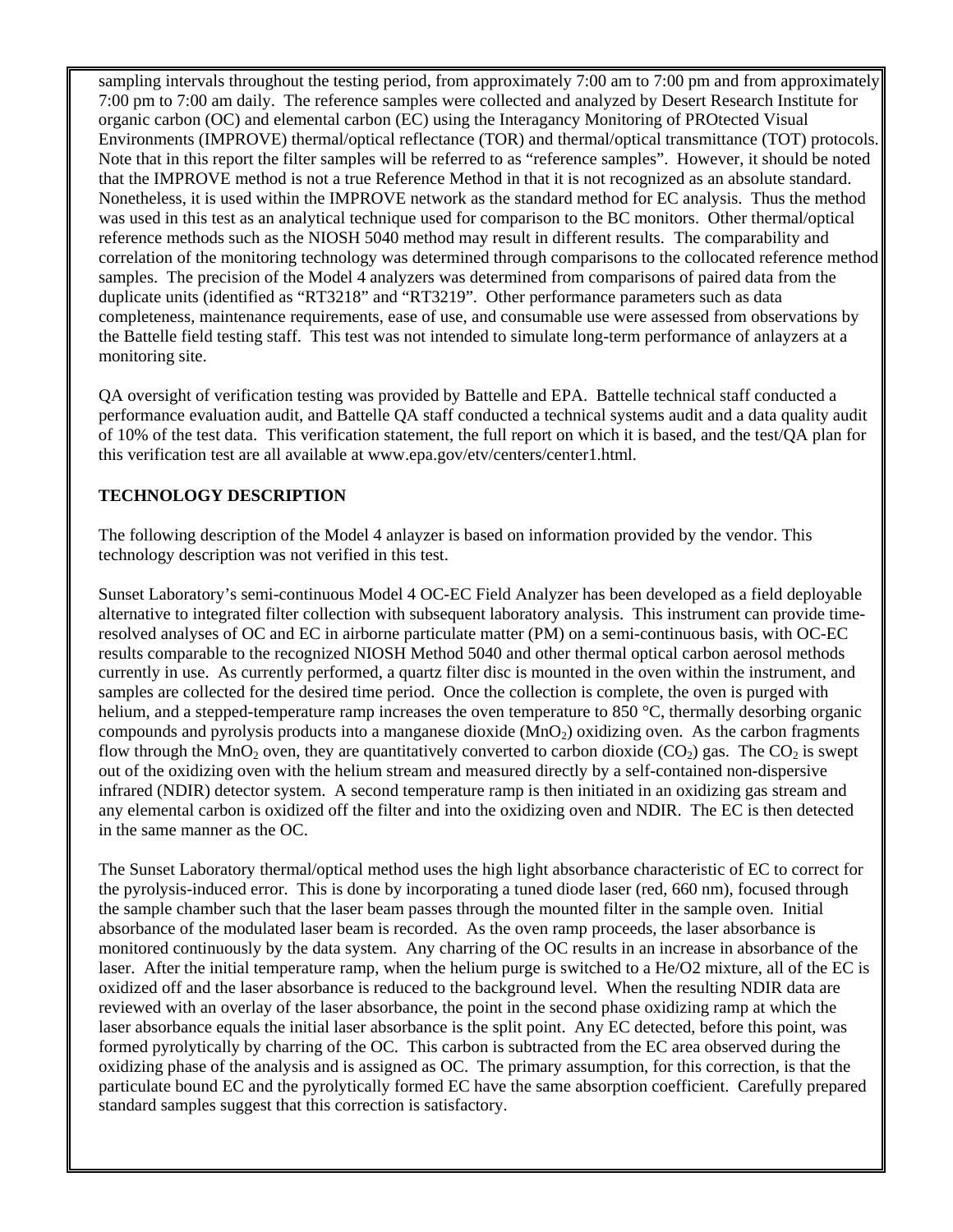**VERIFICATION RESULTS (An unexplained anomaly in the signal of one of the duplicate Model 4 analyzers was discovered during data processing. Results presented here include both uncorrected and corrected values.)** 

|                                                                                                                                 |                                  |                          |                          |                | <b>TOR</b>    |                    |                      |                 |                                | <b>TOT</b>                |               |
|---------------------------------------------------------------------------------------------------------------------------------|----------------------------------|--------------------------|--------------------------|----------------|---------------|--------------------|----------------------|-----------------|--------------------------------|---------------------------|---------------|
|                                                                                                                                 |                                  | <b>Analyzer/Mode</b>     | <b>Slope</b>             |                |               | Intercept          |                      |                 | <b>Slope</b>                   |                           | Intercept     |
| Comparability-                                                                                                                  |                                  | RT3218 Thermal           | 0.797(0.044)             |                |               | 0.280(0.028)       |                      |                 | 1.057(0.053)                   |                           | 0.293(0.025)  |
| <b>Regression analysis</b>                                                                                                      |                                  | RT3219 Thermal           | 0.903(0.063)             |                |               | 0.346(0.040)       |                      |                 | 1.215(0.073)                   |                           | 0.355(0.035)  |
| comparison to                                                                                                                   |                                  | RT3219 Corrected         |                          |                |               |                    |                      |                 |                                |                           | 0.306(0.025)  |
| reference samples                                                                                                               |                                  | Thermal                  | 0.819(0.043)             |                |               | 0.290(0.027)       |                      |                 | 1.080(0.053)                   |                           |               |
|                                                                                                                                 |                                  | RT3218 Optical           | 0.656(0.034)             |                |               | 0.134(0.021)       |                      |                 | 0.874(0.036)                   |                           | 0.143(0.017)  |
|                                                                                                                                 |                                  | RT3219 Optical           | 0.701(0.034)             |                |               | 0.140(0.022)       |                      |                 | 0.934(0.038)                   |                           | 0.150(0.018)  |
|                                                                                                                                 |                                  |                          | Analyzer/Mode            |                |               |                    |                      |                 |                                | $\mathbb{R}P\mathbb{D}^a$ |               |
|                                                                                                                                 |                                  |                          |                          |                |               |                    |                      |                 | <b>TOR</b>                     |                           | <b>TOT</b>    |
| <b>Comparability- Calculation of Relative</b><br><b>Percent Difference (RPD) between</b><br>Model 4 OC-EC results and reference |                                  | RT3218 Thermal           |                          |                |               |                    |                      | 45.4%           |                                | 80.6%                     |               |
|                                                                                                                                 |                                  | RT3219 Thermal           |                          |                |               |                    |                      | 66.2%           | 101.4%                         |                           |               |
| method results                                                                                                                  |                                  |                          | RT3219 Corrected Thermal |                |               |                    |                      |                 | 45.7%                          | 77.6%                     |               |
|                                                                                                                                 |                                  |                          |                          |                |               | RT3218 Optical     |                      |                 | $-3.7%$                        |                           | 23.6%         |
|                                                                                                                                 |                                  |                          |                          |                |               | RT3219 Optical     |                      |                 | 2.1%                           |                           | 31.2%         |
|                                                                                                                                 |                                  |                          |                          |                |               |                    |                      |                 |                                | $\overline{r^2}$          |               |
|                                                                                                                                 |                                  |                          | <b>Analyzer/Mode</b>     |                |               |                    |                      |                 | <b>TOR</b>                     |                           | <b>TOT</b>    |
| <b>Correlation - Regression analysis</b>                                                                                        |                                  |                          | RT3218 Thermal           |                |               |                    |                      | 0.854           |                                |                           | 0.876         |
|                                                                                                                                 |                                  |                          |                          | RT3219 Thermal |               |                    |                      |                 | 0.783                          | 0.827                     |               |
| comparison to reference samples                                                                                                 |                                  | RT3219 Corrected Thermal |                          |                |               |                    | 0.865                |                 | 0.878                          |                           |               |
|                                                                                                                                 |                                  |                          | RT3218 Optical           |                |               |                    | 0.878                |                 | 0.910                          |                           |               |
|                                                                                                                                 |                                  |                          |                          |                |               | RT3219 Optical     |                      |                 | 0.882                          |                           | 0.914         |
|                                                                                                                                 |                                  |                          |                          |                |               |                    |                      |                 | <b>RPD</b> (# of Observations) |                           |               |
|                                                                                                                                 |                                  |                          |                          |                |               |                    | <b>Thermal</b>       | <b>Optical</b>  |                                |                           |               |
|                                                                                                                                 | <b>Precision - Comparison of</b> |                          |                          |                |               | 2-hour<br>12-hour  |                      |                 | 2-hour                         |                           | 12-hour       |
| results from duplicate                                                                                                          |                                  |                          | Uncorrected              |                |               | 19.9%              | 14.3%                |                 | 5.7%                           |                           | 6.3%          |
| monitoring systems                                                                                                              |                                  |                          |                          |                |               | $(N=168)$<br>12.4% | $(N=38)$<br>9.7%     |                 | $(N=91)$                       |                           | $(N=16)$      |
|                                                                                                                                 |                                  |                          |                          | Corrected      |               | $(N=157)$          | $(N=36)$             |                 | $-$                            |                           |               |
|                                                                                                                                 |                                  | <b>Mode</b>              |                          | <b>Period</b>  |               |                    | <b>Slope</b>         |                 | Intercept                      |                           | $r^2$         |
|                                                                                                                                 |                                  | Thermal                  |                          |                | 2-hour        |                    | 1.075(0.021)         |                 | 0.064(0.017)                   |                           | 0.880         |
|                                                                                                                                 | <b>Precision – Regression</b>    |                          | Uncorrected              |                | 12-hour       |                    | 1.104(0.055)         |                 | 0.044(0.040)                   |                           | 0.872         |
| analysis of results from                                                                                                        |                                  | Thermal                  |                          | 2-hour         |               |                    | 1.000(0.016)         |                 | 0.024(0.013)                   |                           | 0.912         |
| duplicate monitoring                                                                                                            |                                  | Corrected                |                          | 12-hour        |               | 0.980(0.036)       |                      | 0.035(0.027)    |                                |                           | 0.925         |
| systems                                                                                                                         |                                  |                          |                          |                | 2-hour        | 1.057(0.002)       |                      | 0.002(0.001)    |                                | 0.999                     |               |
|                                                                                                                                 |                                  | Optical                  |                          |                | 12-hour       | 1.065(0.004)       |                      | $-0.001(0.002)$ |                                | 0.999                     |               |
|                                                                                                                                 |                                  |                          |                          |                |               |                    |                      |                 | <b>Valid</b>                   |                           | $\frac{0}{0}$ |
|                                                                                                                                 |                                  | Analyzer                 |                          |                | <b>Period</b> |                    | <b>Total Periods</b> |                 | <b>Measurements</b>            |                           | Complete      |
|                                                                                                                                 |                                  |                          |                          |                | 2-hour        | 378                |                      | 372             |                                | 98%                       |               |
| <b>Data Completeness</b>                                                                                                        |                                  | RT3218                   |                          | 12-hour        |               | 63                 |                      | 62              |                                | 98%                       |               |
|                                                                                                                                 |                                  |                          | RT3219<br>12-hour        |                | 2-hour        | 378                |                      | 372             |                                | 98%                       |               |
|                                                                                                                                 |                                  |                          |                          |                |               | 63                 |                      | 62              |                                | 98%                       |               |
|                                                                                                                                 |                                  |                          |                          |                |               |                    |                      |                 |                                |                           |               |
|                                                                                                                                 |                                  |                          |                          |                |               |                    |                      |                 |                                |                           |               |